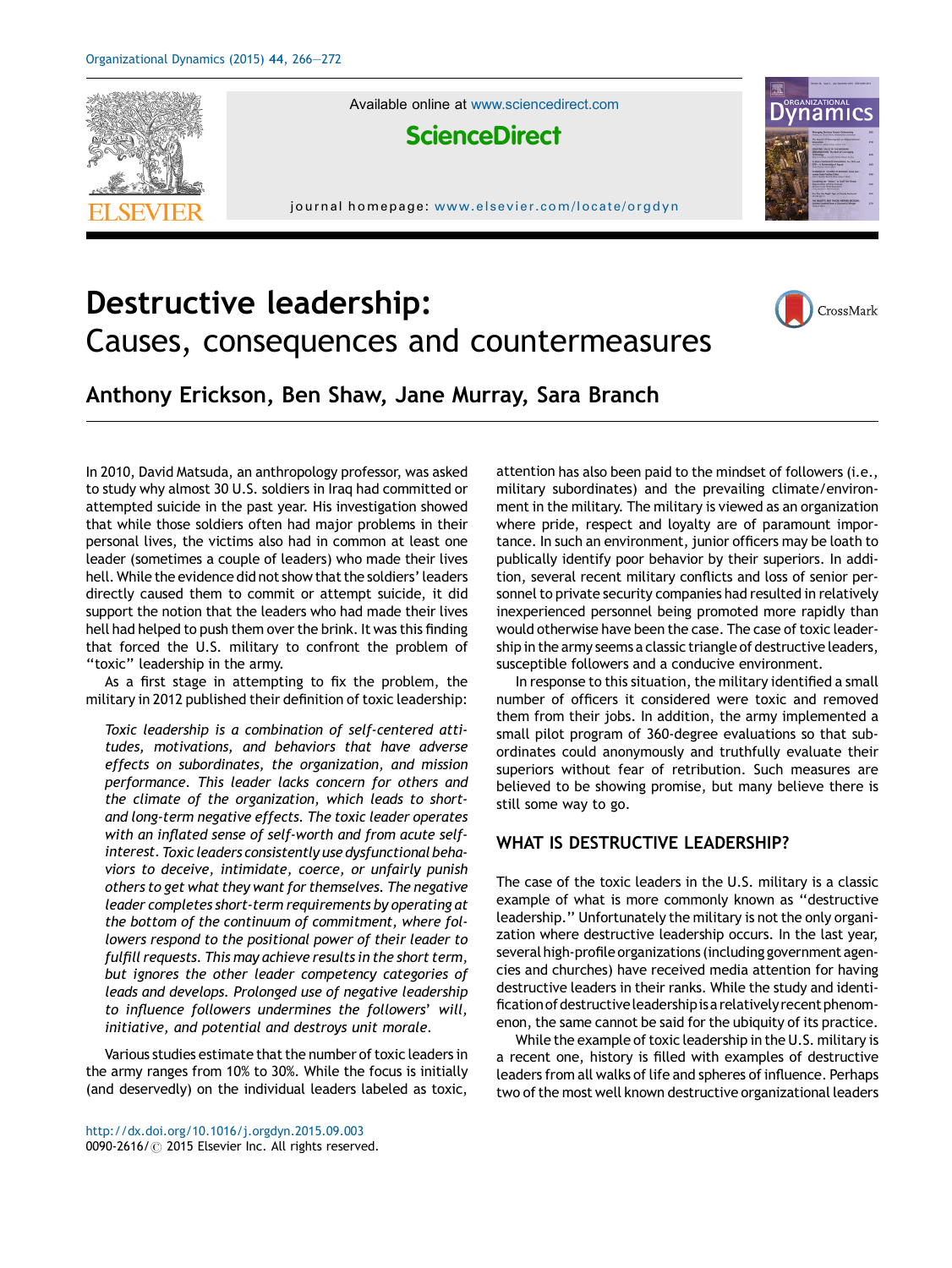are Enron's Jeffrey Skilling and Ken Lay. During their time at the helm they are said to have created an environment of ''benign followers'' and used management practices that instilled fear in their workers. However there has been no shortage of such leaders in a variety of arenas. Seven-time Tour De France and Olympic bronze medal winner Lance Armstrong has been identified as a leader who created an environment where susceptible followers allowed his dishonest practices to proceed without question. Al (''Chainsaw'') Dunlap was rated by Time Magazine as one of the all-time "Ten Worst Bosses." As his nickname might suggest, Al was seen to make a habit out of business brutality and concentrated on cost cutting at the absolute expense of everything else. Described variously as mean, ill-tempered and arrogant, Dunlap was sacked after two years at Sunbeam. The company never recovered and went into bankruptcy soon afterwards. Recently, the book (and movie) The Wolf of Wall Street also detailed the corporate crimes and personal excesses of Jordan Belfort. Bill Cosby, the well-known comedian, is currently under criminal investigation by the Los Angeles Police Department, and a number of FIFA (soccer's top governing body) officials have been indicted on corruption charges covering the last 20 years.

So, if history is scattered with destructive leaders, why is the study of them a recent phenomenon? Perhaps this is because academics, organizations and managers have traditionally soughttoimproveorganizationalperformancethroughthestudy of good leadership, effective leadership, visionary and charismaticleadership.Itseemsthatuntilrecentlythe''darkerside''of leadershiphadescapedcloserscrutiny.Bydarkersidewereferto those types of leaders who are known as abusive, tyrannical, bullying, toxic, bad or narcissistic. Such leaders are also often described as evil, callous, incompetent, intemperate, and rigid or insular. Collectively such leaders fall under the umbrella of destructiveleadership.Fortunately,thesetypesofbehaviorsare no longer accepted as appropriate or as ''normal behavior'' within organizations. Several studies support the notion that destructive leadership is common in the workplace and have estimated the level of destructive leaders in organizations at approximately 25%.Thisisinlinewith theU.S.militaryfindings.

However, the term destructive leader should not be applied to individuals who occasionally ''act badly.'' While one or infrequent random acts of incompetence, bullying behavior, brutality, malice or callousness may be inappropriate, they do not qualify under the banner of destructive leadership. For a leader to be labeled as destructive, his or her behavior must be seen as volitional, systematic, and repeated over a long period of time. It is behavior that may harm or intends to harm organizations and/or followers by either encouraging followers to pursue goals that contravene the legitimate interests of the organization and/or employing a leadership style that involves the use of harmful methods of influence with followers. The behavior of Enron's Skilling and Lay, Cycling's Lance Armstrong, Sunbeam's Al Dunlap and those leaders sacked from the U.S. military seem to fall well within the scope of this definition. These destructive leaders harmed not just their immediate followers but also the organizations for which they worked.

#### WHAT DO DESTRUCTIVE LEADERS DO?

Clearly identifying what constitutes destructive leader behavior is more complex than it might initially appear. The same U.S. Army survey that was used to identify destructive leaders also revealed that many subordinates perceived that they worked under an exemplary leader. Might some of these exemplary leaders have been tyrannical, callous, rigid or intemperate at times — perhaps they were? It seems then, that the old saying "everything in moderation" applies well to the notion of destructive leadership. There are many effective leader behaviors which, done in excess, may become indicative of destructive leadership. For example, a leader who carefully monitors the performance of subordinates and mentors them in the best way to perform the task may be seen as engaging in effective leader behavior. However, when that monitoring and mentoring becomes excessive, the leader is more likely to be accused of micromanaging, a commonly cited destructive leader behavior. The problem, of course, is how to determine when enough becomes too much. There are some leader behaviors that, even when done in small amounts, are inherently destructive. Taking credit for the work of others, sexual harassment or lying about important issues, even when rarely done, fall within the realm of destructive behavior.

A further complication we face in identifying destructive leaders is that these leaders may behave badly in a number of areas while being extremely competent at a number of others. For example, a leader may communicate clearly, have an excellent long-term view of how to achieve success in the organization and reward high performance effectively BUT be an abusive bully in other situations. Is this individual a truly ''destructive'' leader? If the behaviors are detrimental to subordinates, the team or the organization itself, then the answer is most likely yes.

#### HOW CAN A DESTRUCTIVE LEADER BE IDENTIFIED?

So what help is there for organizations that wish to diagnose whether destructive leadership exists? The Destructive Leadership Questionnaire (DLQ) is one of a number of surveys that identify dysfunctional or toxic leadership by asking subordinates and peers to identify specific destructive behaviors a leader exhibits. The short version of the DLQ lists 22 discrete behaviors that are frequently cited as characteristic of destructive leaders. These behaviors are listed in [Table](#page-2-0) 1.

As well as including the 22 behaviors, within [Table](#page-2-0) 1 we have also provided a rating guide that a subordinate, peer or leader could utilize to identify the frequency that they or others engage in destructive leadership behaviors within their own work team or organization. You may wish to take a few minutes now to rate the frequency with which you personally engage in these behaviors or the frequency with which you have seen others in your organization engage in them. Also shown in [Table](#page-2-0) 1 are the average ratings of the frequency of destructive leader behaviors reported by over 2000 witnesses or targets of destructive leader behaviors in a recent study (described below).

As can be seen in [Table](#page-2-0) 1, DLQ statements can be further delineated into broader categories. Some of the behaviors listed relate to fairly generic (but still destructive) aspects of leadership incompetence (i.e., ineffective at negotiation, unable to prioritize and delegate, or exhibits a lack of skill to do their job). Other behaviors focus specifically on performance management aspects of the leader—subordinate relationship.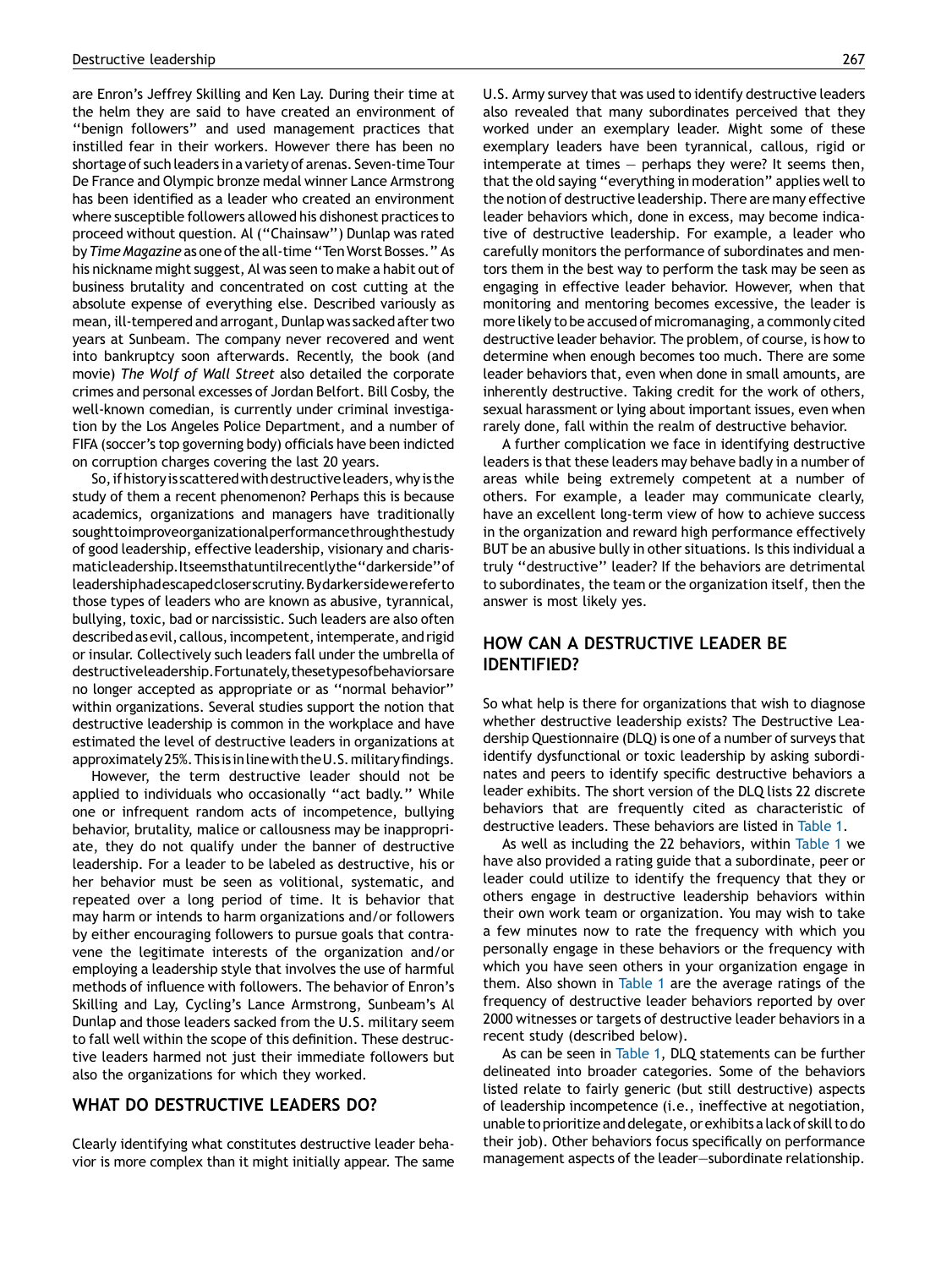<span id="page-2-0"></span>

| Target<br>Generic Management Incompetence<br>Make Significant Decisions without Information<br>2.37<br>Ineffective at Negotiation<br>1.77<br>Unable to Deal with New Technology and Change<br>1.20<br>Ineffective at Coordinating and Managing<br>2.18<br>2.07<br>Fail to Seek Appropriate Information<br>Act in an Insular Manner<br>1.65<br>2.12<br>Communicate Ineffectively<br>2.03<br>Exhibit a Lack of Skills to Do Their Job<br>1.78<br>Unable to Prioritize and Delegate<br>Unable to Understand a Long Term View<br>2.03<br>1.58<br>Unable to Make An Appropriate Decision<br><b>Managing Subordinate Performance</b><br>Micro-Manage and Over-Control<br>2.14<br>1.97<br><b>Unclear About Expectations</b><br>Unable to Develop and Motivate Subordinates<br>2.12<br><b>Political Behaviors</b><br>2.18<br><b>Play Favorites</b><br>Tell People Only What They Wanted to Hear<br>1.74<br><b>Personal Behaviors</b><br>Lie or Engage in Other Unethical Behaviors<br>1.76<br>Act Inappropriately in Interpersonal Situations<br>1.77<br>1.81<br>Engage in Behaviors That Reduced Their Credibility<br>1.96<br>Exhibit Inconsistent, Erratic Behavior | Average Frequency <sup>a</sup> |
|---------------------------------------------------------------------------------------------------------------------------------------------------------------------------------------------------------------------------------------------------------------------------------------------------------------------------------------------------------------------------------------------------------------------------------------------------------------------------------------------------------------------------------------------------------------------------------------------------------------------------------------------------------------------------------------------------------------------------------------------------------------------------------------------------------------------------------------------------------------------------------------------------------------------------------------------------------------------------------------------------------------------------------------------------------------------------------------------------------------------------------------------------------------|--------------------------------|
|                                                                                                                                                                                                                                                                                                                                                                                                                                                                                                                                                                                                                                                                                                                                                                                                                                                                                                                                                                                                                                                                                                                                                               | <b>Witness</b>                 |
|                                                                                                                                                                                                                                                                                                                                                                                                                                                                                                                                                                                                                                                                                                                                                                                                                                                                                                                                                                                                                                                                                                                                                               |                                |
|                                                                                                                                                                                                                                                                                                                                                                                                                                                                                                                                                                                                                                                                                                                                                                                                                                                                                                                                                                                                                                                                                                                                                               | 2.29                           |
|                                                                                                                                                                                                                                                                                                                                                                                                                                                                                                                                                                                                                                                                                                                                                                                                                                                                                                                                                                                                                                                                                                                                                               | 1.42                           |
|                                                                                                                                                                                                                                                                                                                                                                                                                                                                                                                                                                                                                                                                                                                                                                                                                                                                                                                                                                                                                                                                                                                                                               | 0.93                           |
|                                                                                                                                                                                                                                                                                                                                                                                                                                                                                                                                                                                                                                                                                                                                                                                                                                                                                                                                                                                                                                                                                                                                                               | 1.92                           |
|                                                                                                                                                                                                                                                                                                                                                                                                                                                                                                                                                                                                                                                                                                                                                                                                                                                                                                                                                                                                                                                                                                                                                               | 2.06                           |
|                                                                                                                                                                                                                                                                                                                                                                                                                                                                                                                                                                                                                                                                                                                                                                                                                                                                                                                                                                                                                                                                                                                                                               | 1.37                           |
|                                                                                                                                                                                                                                                                                                                                                                                                                                                                                                                                                                                                                                                                                                                                                                                                                                                                                                                                                                                                                                                                                                                                                               | 1.94                           |
|                                                                                                                                                                                                                                                                                                                                                                                                                                                                                                                                                                                                                                                                                                                                                                                                                                                                                                                                                                                                                                                                                                                                                               | 1.58                           |
|                                                                                                                                                                                                                                                                                                                                                                                                                                                                                                                                                                                                                                                                                                                                                                                                                                                                                                                                                                                                                                                                                                                                                               | 1.45                           |
|                                                                                                                                                                                                                                                                                                                                                                                                                                                                                                                                                                                                                                                                                                                                                                                                                                                                                                                                                                                                                                                                                                                                                               | 1.47                           |
|                                                                                                                                                                                                                                                                                                                                                                                                                                                                                                                                                                                                                                                                                                                                                                                                                                                                                                                                                                                                                                                                                                                                                               | 1.36                           |
|                                                                                                                                                                                                                                                                                                                                                                                                                                                                                                                                                                                                                                                                                                                                                                                                                                                                                                                                                                                                                                                                                                                                                               |                                |
|                                                                                                                                                                                                                                                                                                                                                                                                                                                                                                                                                                                                                                                                                                                                                                                                                                                                                                                                                                                                                                                                                                                                                               | 2.10                           |
|                                                                                                                                                                                                                                                                                                                                                                                                                                                                                                                                                                                                                                                                                                                                                                                                                                                                                                                                                                                                                                                                                                                                                               | 1.47                           |
|                                                                                                                                                                                                                                                                                                                                                                                                                                                                                                                                                                                                                                                                                                                                                                                                                                                                                                                                                                                                                                                                                                                                                               | 2.06                           |
|                                                                                                                                                                                                                                                                                                                                                                                                                                                                                                                                                                                                                                                                                                                                                                                                                                                                                                                                                                                                                                                                                                                                                               |                                |
|                                                                                                                                                                                                                                                                                                                                                                                                                                                                                                                                                                                                                                                                                                                                                                                                                                                                                                                                                                                                                                                                                                                                                               | 2.25                           |
|                                                                                                                                                                                                                                                                                                                                                                                                                                                                                                                                                                                                                                                                                                                                                                                                                                                                                                                                                                                                                                                                                                                                                               | 1.83                           |
|                                                                                                                                                                                                                                                                                                                                                                                                                                                                                                                                                                                                                                                                                                                                                                                                                                                                                                                                                                                                                                                                                                                                                               |                                |
|                                                                                                                                                                                                                                                                                                                                                                                                                                                                                                                                                                                                                                                                                                                                                                                                                                                                                                                                                                                                                                                                                                                                                               | 1.48                           |
|                                                                                                                                                                                                                                                                                                                                                                                                                                                                                                                                                                                                                                                                                                                                                                                                                                                                                                                                                                                                                                                                                                                                                               | 1.71                           |
|                                                                                                                                                                                                                                                                                                                                                                                                                                                                                                                                                                                                                                                                                                                                                                                                                                                                                                                                                                                                                                                                                                                                                               | 1.77                           |
|                                                                                                                                                                                                                                                                                                                                                                                                                                                                                                                                                                                                                                                                                                                                                                                                                                                                                                                                                                                                                                                                                                                                                               | 1.73                           |
| 2.13<br>Unwilling to Change Their Mind                                                                                                                                                                                                                                                                                                                                                                                                                                                                                                                                                                                                                                                                                                                                                                                                                                                                                                                                                                                                                                                                                                                        | 1.96                           |
| <b>Bullying</b>                                                                                                                                                                                                                                                                                                                                                                                                                                                                                                                                                                                                                                                                                                                                                                                                                                                                                                                                                                                                                                                                                                                                               |                                |
| Act in a Brutal or Bullying Manner<br>1.46                                                                                                                                                                                                                                                                                                                                                                                                                                                                                                                                                                                                                                                                                                                                                                                                                                                                                                                                                                                                                                                                                                                    | 1.31                           |

Instructions: Rate the frequency with which you do these behaviors (Do It) or have seen others do them (Seen It) where 0 = Do not engage in this behavior,  $1 = \text{Very Intrequently Engage}, 2 = \text{Occasionally Engage}, 3 = \text{Frequently Engage}, \text{ and } 4 = \text{Very Frequently.}$ 

<sup>a</sup> The average frequency shown is the average ratings of destructive leaders from targets or witnesses in a study of over 2000 U.S. workers conducted using the Destructive Leadership Questionnaire.

These include: unable to develop and motivate subordinates, micromanaging and over-controlling, and being unclear about expectations. Destructive behaviors related to organizational ''politics'' are also foundin theDLQ, e.g.,plays favorites or tells people only what they want to hear. Some of the destructive behaviors relate to inappropriate personal behaviors such as telling lies, being unable to change their mind, engaging in inappropriate interpersonal behaviors. As one might expect, acting in a brutal or bullying manner is another key aspect of destructive leadership identified on the DLQ.

Behaviors identified on other measures of destructive leadership include self-aggrandising, belittling of subordinates, lack of consideration for others, forcing conflict resolution and discouraging initiative. While these behaviors may vary in their intent, the level of malice, intensity, duration and the extent to which they are directed specifically at subordinates, teams or the organization as a whole qualifies them as destructive leadership behaviors.

## WHICH DESTRUCTIVE LEADERSHIP BEHAVIORS OCCUR MOST OFTEN IN ORGANIZATIONS?

To determine the frequency of destructive leadership in organizations, we recently conducted a study of U.S. workers. Our sample included 1064 individuals who described themselves as a direct target of destructive leadership behavior and 1063 individualswhodescribedthemselvesaswitnessestothesedestructiveleader behaviors.We asked respondents tothinkof a ''bad'' leaderwithwhom theyhadworkedfor atleast 12months.They then rated the perceived frequency with which this bad boss engagedineachof22behaviors representedin the shortversion of the DLQ. While reading these results you may wish to refer to the checklist you completed in Table 1.

Our study confirmed that destructive leaders engage in some behaviors more frequently than others (see Table 1 for the average frequency ratings of targets and witnesses). For individuals who had described themselves as ''targets'' of destructive leadership, behaviors such as Making Significant Decisions without Information, Playing Favorites, and Being Ineffective at Coordinating and Managing were rated as the most frequent destructive behaviors. Behaviors such as Inability to Deal with New Technology, Acting in a Brutal or Bullying Manner, and Acting in an Insular Manner were rated as the least frequent destructive behaviors for this group.

Interestingly, it seems that not only do targets identify these behaviors as being used most frequently, but so did witnesses of destructive leadership. Specifically, witnesses rated Making Significant Decisions without Information, Micro-Managing & Over-Controlling, and Playing Favorites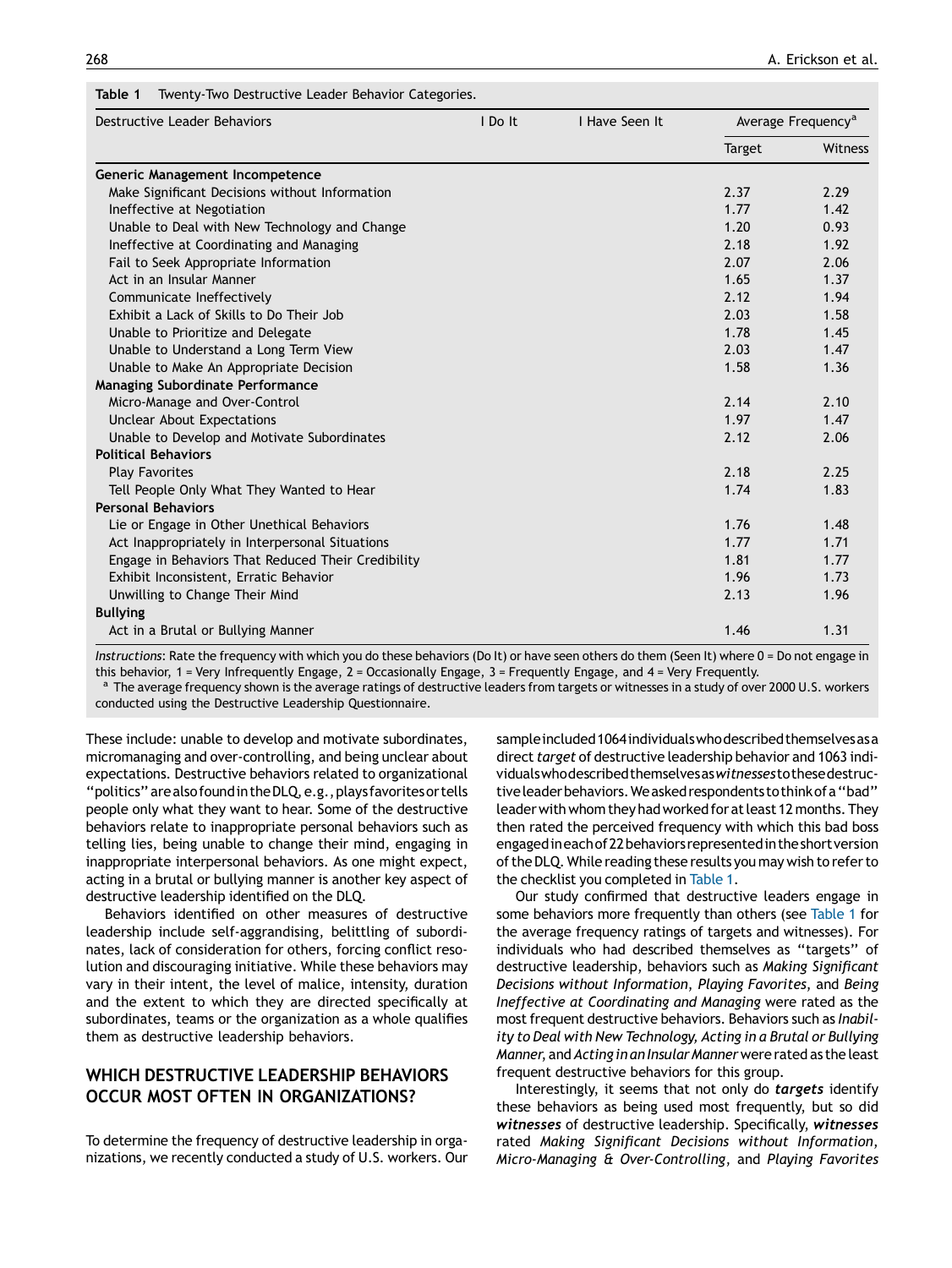as the most frequent destructive leadership behaviors. They rated Inability to Deal with New Technology, Acting in a Brutal or Bullying Manner, and Inability to Make an Appropriate Decision as the least frequently observed behaviors.

## DOES DESTRUCTIVE LEADERSHIP BECOME MORE OR LESS FREQUENT OVER TIME?

To answer this question we also asked our respondents whether destructive leader behaviors tended to increase, decrease, or remain constant over the life cycle of a subordinate—leader relationship. We asked respondents to reflect on the early, middle and later periods of their relationship with the destructive leader and indicate the frequency of the 22 DLQ behaviors in each of those periods.

Again, we found that when we compared ratings made by targets to those of witnesses, responses from both groups indicated that a leader's behavior became worse over time, with the behavior of those reported by targets only marginally worse than those reported by witnesses. Additionally, for all destructive leader behaviors surveyed, the frequency of these behaviors increased at each period of that relationship. Given the similarity of responses from both targets and witnesses, our data provides clear evidence that unmanaged destructive leader behaviors increase over time. This result supports the need for early intervention prior to the behaviors becoming more frequent and possibly entrenched.

#### AM I A DESTRUCTIVE LEADER?

Now take a look at the frequency ratings that you made for each of the destructive leader behaviors shown in [Table](#page-2-0) 1. The average frequency ratings in the last two columns are those made by either targets or witnesses of destructive behavior in our study and represent their ratings across all three leader subordinate life cycle periods (early, middle and late). By and large the average ratings shown in [Table](#page-2-0) 1 are quite similar to the frequency of destructive behaviors during the middle period of a leader—subordinate relationship. The middle period is one by which destructive behavior by a leader has tended to increase substantially from earlier in his/her relationship with a subordinate. If the frequency ratings you made are similar or higher than these average ratings there may be some cause for concern and that concern should stimulate action to reduce the behavior. We will discuss a variety of interventions that may be helpful later in the paper.

## WHAT CONTRIBUTES TO DESTRUCTIVE LEADERSHIP IN ORGANIZATIONS?

As with any complex phenomenon there is a range of contributing factors that can lead to the presence of destructive leaders within organizations. First, it may be that a destructive leader(s) already exists within an organization. Leaders may become destructive in an organization when they feel that their personal goals (i.e., promotion, finances, career) cannot be achieved in the organization using legitimate means. For example, failure to gain a promotion may result in frustration that causes a leader to engage in unethical or fraudulent activities. Similarly, a leader may become frustrated when his or her personal goals are aligned with those of the organization, but achievement of those goals is thwarted by followers performing in unacceptable ways (i.e., incompetence, retaliation, playing politics). If this is the case, then this makes dealing with their behavior quite a complex process. While subordinates may be in agreement that their leader's behaviors have become more destructive over time, these very same leaders may be achieving good results and are perceived by higher managers as excellent performers. With the absence of an effective organizational communication system (such as a 360-degree feedback mechanism) upper managers are often unaware of the daily activities of their subordinate managers. All they are presented with is evidence of the leader's effectiveness by way of "bottom line results." It is also possible that many destructive leaders are able to achieve good performance results, at least in the short term, via impression management techniques targeted at their more senior manager. Again, this impression management process may be further enhanced by instilling fear in subordinates. The leader ensuresthat no contradictory information findsits way upward that jeopardizes the leader's own carefully scripted story of accomplishment.

Second, and related to the prevention of upward communication of issues, it seems to be a recurring theme that many incidents of destructive leadership are only brought to light by accident or via an internal whistle-blower. Enron Corporation's destructive leaders were only exposed after one employee became a whistle blower. The corruption charges involving FIFA leadership were only raised after a member of the leadership team agreed to wear a wire and record their conversations. In the case of Lance Armstrong, both competitors and members of cycling officialdom claimed that they were initially too intimidated by Armstrong to attempt to bring him to account. A further case in point is the example used at the beginning of this article. In this example, the U.S. military was not initially looking to expose bad leadership, rather it was seeking to understand the relatively high rate of suicide. It was only after analyzing the data that they realized destructive leadership was a contributing factor. Had feedback mechanisms been in place at an earlier point in time, could the problem have been identified and dealt with sooner? At present many organizations seem to lack the capacity and or will to identify and eradicate such leadership. This often leaves a fertile environment for destructive behaviors to continue and in many cases prosper.

Third and perhaps more worrying, it is frequently the case that a superior is aware of a destructive leader but does nothing about it. This may be due to the destructive leader achieving short-term goals. Alternatively, a situation can arise where a superior is blissfully unaware of what is happening under his or her watch and fails to act against destructive leadership out of sheer ignorance. Perhaps most distressing is the case where a superior exhibits many of the traits and behaviors of a destructive leader him or herself and has therefore either intentionally or inadvertently groomed another destructive leader.

What these contributing factors indicate is that destructive leadership often results from systemic issues rather than simply a small number of rogue individuals. In the case of the U.S. military, subsequent investigations and the removal of several individuals from their positions did indicate that there were a couple of ''bad apples'' causing issues. However,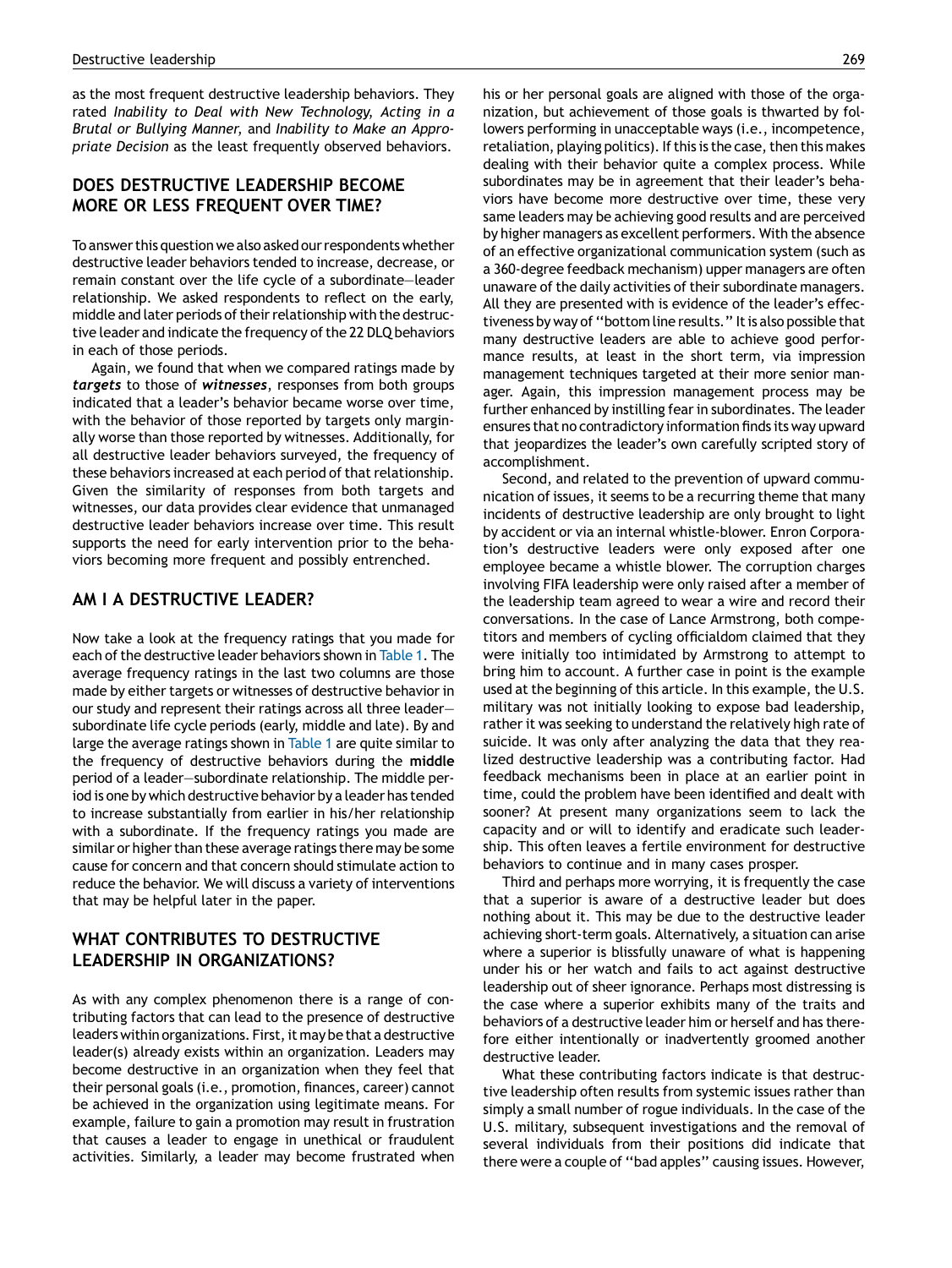it is systemic issues that are believed to have led to the development of such toxic leaders. The strong power relationships and hierarchical structures within the military promoted a culture that demanded respect, trust and loyalty toward the organization and superiors. This culture reduced the tendency by subordinates to identify and report problems with their leaders. There was also high turnover in personnel due to the military's involvement in a number of wars. Personnel were promoted too quickly to cover such turnover and leadership training for those new personnel was probably insufficient. Such dynamics seem conducive to the development of destructive leadership.

While the factors cited above specifically related to the U.S. military, such circumstances are not uncommon in other nonmilitary organizations. Simply by virtue of their position, leaders in most organizations possess greater formal power and authority than subordinates. Thus, there is always the potential for this power to be used in a destructive manner. However there is a saying that goes along the lines of "all that is necessary for evil to triumph is for good men to do nothing.'' It should not be surprising that this is often the case when subordinates ignore a leader's bad behavior in the early stages of their relationship with the leader. Leaders provide structure and certainty in organizations. They provide meaning and are often seen as causal to success and failure in most organizations. As such their somewhat exalted position is firmly entrenched. This makes it difficult for subordinates to raise questions about their immediate superior's behavior. In addition, subordinates who raise issues of leadership are likely to become pariahs in their organization. Even when taking advantage of legal whistle-blower status (via acts such as the Whistleblowers Protection Act, 2011, or the Occupational Safety and Health Act of 1970), they are likely to seriously jeopardize their prospects for future employment. It is not surprising then that destructive leadership often gains momentum before being addressed. In the case of Lance Armstrong, 11 whistleblowers came forward only after his deception was uncovered.

In summary, destructive leadership might be the result of a few "bad apples." It might be the result of a few of those "bad apples'' becoming frustrated at their ability to achieve their goals(both personal and organizational) via legitimate means. It might be the result of our somewhat romanticized notions of those formally labeled ''leaders''. It might be the result of subordinates more motivated by self-interest and preservation in the short term. As in the case of the U.S. military, it might also be the result of other organizational factors such as high turnover, lack of training, poor role modeling by senior management or a dysfunctional culture. In some circumstances it may be the result of a combination of all of the above. The problem is likely to be further compounded by the very public manner in which such cases come to light and the organizations' desire to avoid negative publicity.

# WHAT ARE THE EFFECTS OF DESTRUCTIVE LEADERS ON ORGANIZATIONS?

Studies of destructive leadership have shown that there can be devastating effects on individuals, groups, teams, and organizations. The impact of destructive leaders on the individuals who work for them covers a variety of outcomes.

On a personal level, destructive leadership is likely to have a number of negative consequences. Subordinates may have more negative attitudes toward the leader. This can result in subordinates resisting the leader's attempts at influencing their work behaviors. Subordinates of destructive leaders may also have lowerlevels of job satisfaction, leading to an increased likelihood of an employee leaving the company. The high cost of replacing employees is well documented. Indeed, the U.S. Army estimates the cost of replacing one soldier at least \$100,000 USD. This is without including the costs of any specialist training that might be required. Destructive leadership has also been associated with increased negative feelings such as anger, irritation or bitterness. Destructive leaders increase the level of psychological stress subordinates experience. This often leads to an overall decline in employee performance and wellbeing.

In addition to affecting subordinates' job performance, destructive leaders can also have a large impact on the wellbeing of employees outside the workplace. Such effects typically include stress related issues such as insomnia, bad dreams, generalfatigue, and loss of concentration. Employees with destructive leaders often end up hating their job and dread going to work (thus increasing their intention to leave). They can feel disrespect for the people who hired them, which can then lead to an overall devaluing of their view of the organization. The victims of destructive leadership often feel depressed about their work life and have work consume all of their thoughts and private time. A common finding about destructive leadership is that such behavior negatively affects an employee's family relationships and activities as well as other personal relationships both within and outside of work.

Destructive leadership behaviors also have significant consequences for organizations as a whole and contribute to a variety of human resource losses. The presence of destructive leaders within an organization can negatively affect the organization's ability to attract and recruit high potential employees. Destructive leaders may also reduce the ability of an organization to develop the performance potential of its employees once hired. As already highlighted, destructive leadership can result in high turnover rates, with the accompanying costs of new recruitment. This climate diminishes employee performance as those employees who remain begin to spend their time job hunting and/or being absent from work. Its broadest impact may be that destructive leadership often results in a toxic organizational culture, with such toxic cultures then enhancing the likelihood of more destructive leaders.

Toxic cultures are often characterized by a lack of trust among colleagues. In addition, increased political behavior, cronyism and nepotism become the norm. Such behavior, by nature, is often directed at the accomplishment of self-serving, individual goals rather than goals that enhance the overall, long term profitability and sustainability of the organization. Is it any wonder then that the common emotion felt by workers in this environment is fear?

This climate offearthen leadsto additional problems. Work unit instability, decreases in the level of work cohesion and performance occur in this type of climate. This is extremely problematic for organizations, especially because the modern business environment demands creativity and the development of new products and processes to insure long-term organizational success. Unfortunately, in cultures resulting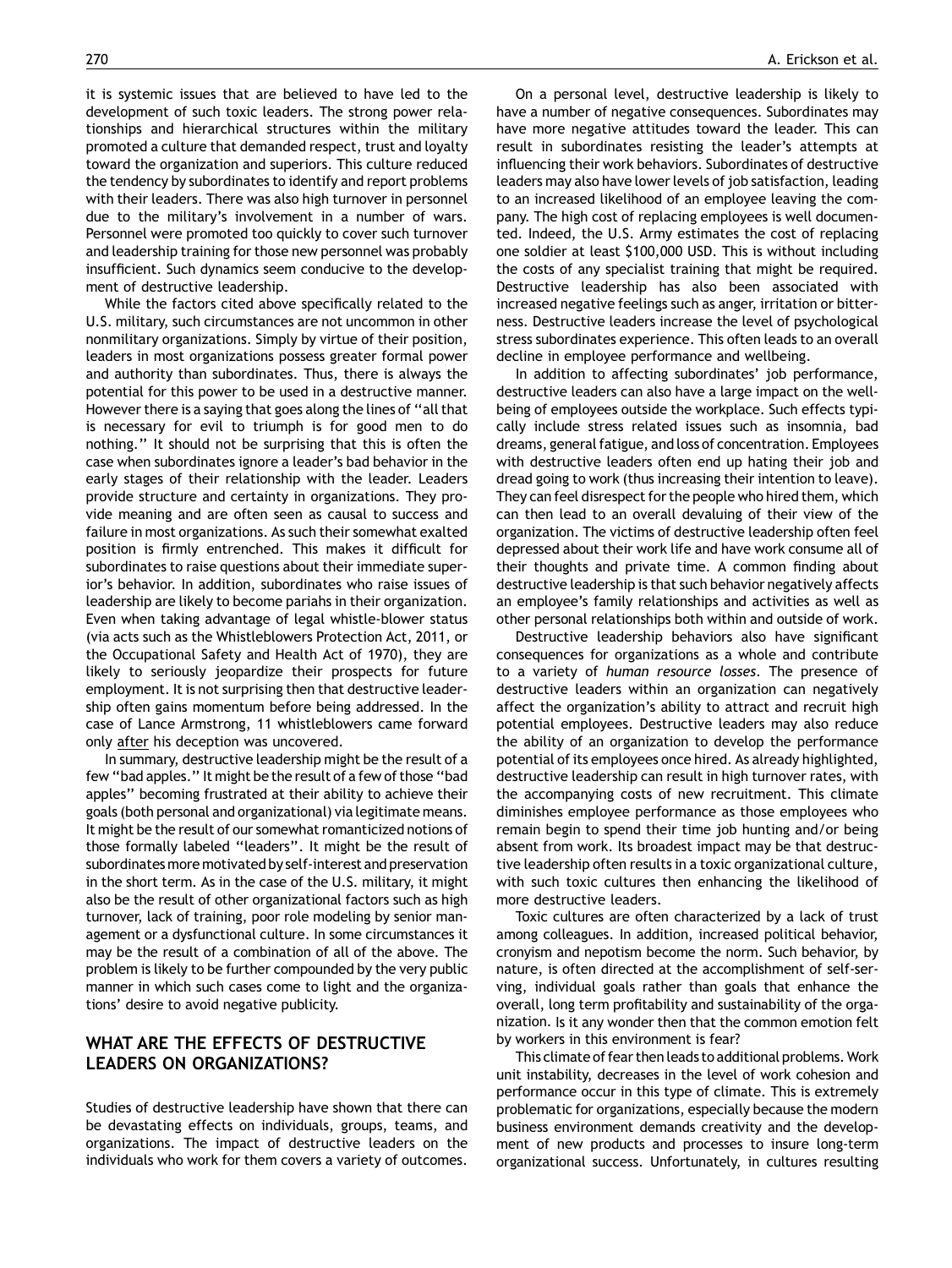from a prevalence of destructive leadership, employees become more risk averse and fear making mistakes, since avoidance is preferable to punishment. Being willing to make mistakes is a key ingredient of the creative process and destructive leadership can drastically dampen the creative process so essential in the 21st century. In summary, destructive leadership is a serious cancer within any organization. It ruins the lives of employees and destroys their commitment to the organization and its objectives. It reduces the effectiveness of work groups. It leads to a toxic organizational culture that can spiral any firm into an ever-decreasing ability to meet the challenges of a competitive business environment.

#### WHAT CAN BE DONE ABOUT DESTRUCTIVE LEADERSHIP?

As with most forms of cancer, the best cure requires early detection and intervention. To do this, upper managers and thosein theHuman Resource areaswithin organizationsneed to become more adept at recognizing early dysfunctional behaviors in organizational leaders. However, these behaviors can be hard to decipher from normal leadership practices. Therefore, earlydetectionofdestructiveleadershipdependslargelyonthe abilityandwillingnessofseniormanagementtoidentifyanddeal with destructive leaders. We suggest that there are 3 key stages where destructive leaders can be identified and dealt with.

First, those who are tasked with selecting new leaders need to be trained in how to identify destructive leadership traits. Screening for specific characteristics such as a narcissistic personalityand tendenciestowarddestructivebehaviorswould be extremely helpful. Exercising care in the selection of both leaders and followers may help to ensure potential offenders never make it through the selection process. New employees (regardless of position) should also be trained in the skills of ethical decision-making and be introduced to behavior expectationsvia acodeofconduct.Thiswould sendaclearmessageto all new employees, especially leaders, that ''doing the right thing'' and treating subordinates properly is expected.

Second, 360-degree feedback mechanisms such as that currently being utilized within the U.S. military can be employed to ensure employees are able to anonymously, and hence honestly, evaluate their superiors. Such feedback mechanisms may contribute to a culture of employee empowerment and collaboration by emphasizing leadership accountability, communication and feedback, and employee participation in the management process. This type of intervention would also enable senior management to identify destructive leadership that is occurring within the organization before it substantially and negatively influences individual, group and organizational outcomes. In order for this type of intervention to be successful, however, it is imperative that senior managers are both willing and able to take action when destructive leadership is identified. It is also necessary that employees have the skills to contribute effectively to the management development process. Therefore, skills training for human resource and upper management is necessary.

Additionally, in all companies it is imperative that senior managers consistently model and reward the type of constructive leadership that is expected. Suppose that a senior manager engages in destructive behavior. For that manager to effectively deal with a destructive subordinate managerwould require the senior manager to admit his or her own personal failings. We know this is very difficult to do, and effective management of the subordinate manager would be unlikely.

Third, studies have shown that commonly in cases of bad leadership, employees perceive that nothing happens to those responsible for the destructive behaviors. Bizarrely, it seems some destructive leaders are even promoted! Therefore, senior management must be seen to be dealing with the issue. This is exactly what happened within the U.S. military when several such leaders were removed from their positions. The type of leadership and values expected in the organization should be explicitly stated. Regular job satisfaction and organizational climate surveys should be conducted to identify factors conducive to destructive leadership. In addition, organizations should have appropriate support mechanisms in place so that those who report destructive leadership at more senior levels are supported if they come forward. However, employees must not feel that the only way to deal with destructive leaders is to put their own careers on the line and act as whistleblowers. There must be a variety of checks and balances throughout the organization such as comprehensive hiring and training procedures, promotion of an ethical and collaborative culture, inclusive performance reviews, and a strong oversight by senior management. Overall, employees must see that senior managers are actively and consistently rooting out destructive leadership through a variety of means wherever it is found in the organization.

#### **CONCLUSION**

What is clear from our own and other research in the area is that destructive leadership is common, and dealing with destructive leaders is a difficult task. There are, however, a number of steps an organization can take to prevent, manage and hopefully eradicate this toxic style of leadership from their organizations. We believe that the best way to avoid instances of destructive leadership is for organizations to be selective in their hiring and promotion practices and to clearly state and model the positive leadership values and behaviors important to the organization. In addition, organizations should actively and consistently encourage a climate where employees feel free to voice issues that they may feel have contravened not only their own values but also those of the company. Once such issues have been raised, the onus is then on senior management to support those who raise the issue, and ensure that the issues are dealt with in an effective and timely manner.

To order reprints of this article, please e-mail reprints@elsevier.com